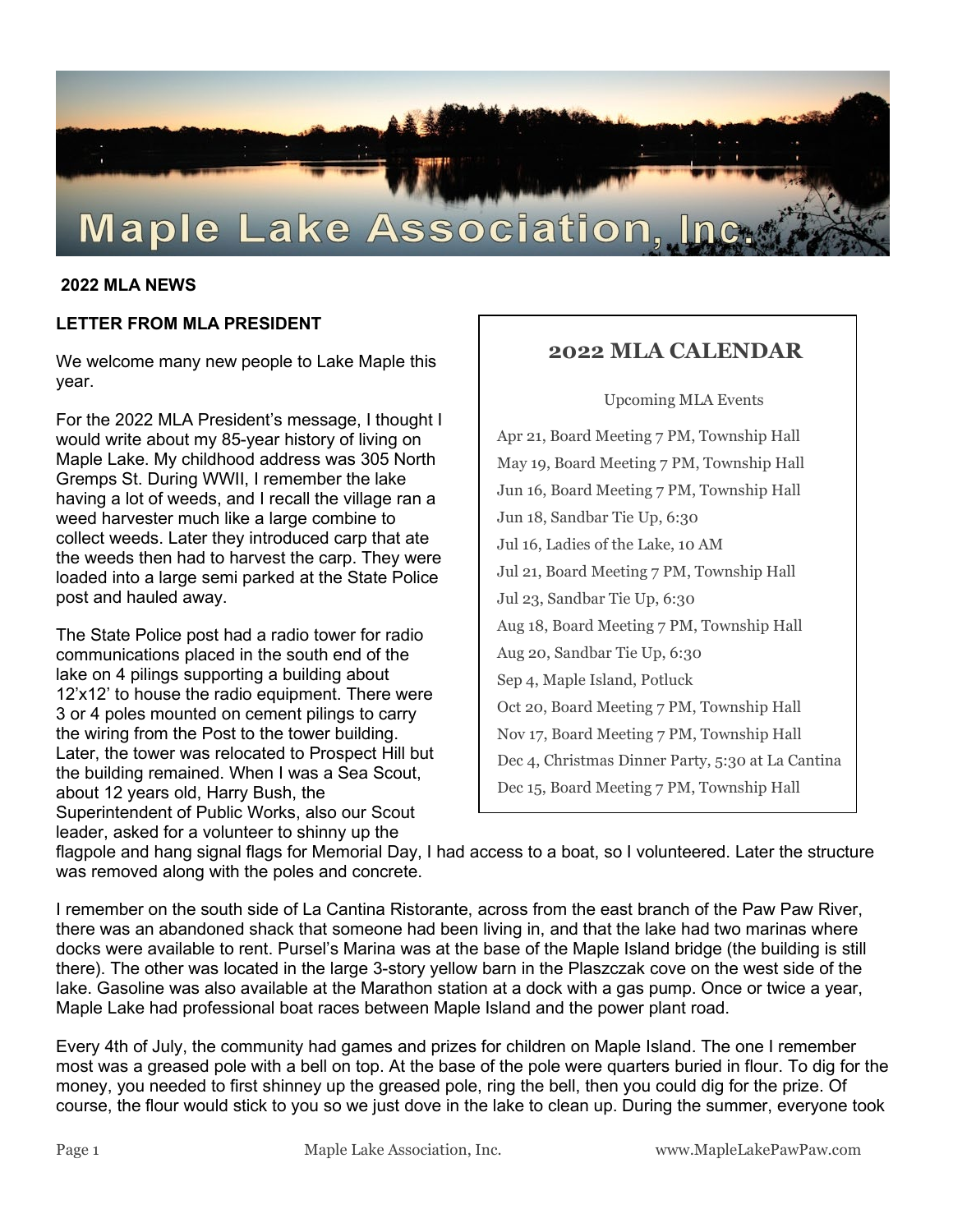swimming lessons from Mr. Hackney, the lifeguard and swim instructor. The Island had a long swim pier on the north side of the island with a large swim raft out in the lake. I would ride my bike out and spend the day.

We had a club (guys) that we named Pot Lickers Beach. We spent several nights in an old tent that my dad had and we camped where Charlie and Ann Maxwell live now. Our water sports activities were surf boarding and eventually waterskiing. I taught my girlfriend, now my wife Adele, how to water ski towing her with my hydroplane (no observer). After graduating high school in '54, I joined the Navy and really did see the world in 3 years. I was deployed to the Mediterranean, the Far East and Australia. We were married 6/29/57 and we bought our lake lot while I was in the Navy. We built our house in '63.

There was a tragedy on our lake in '62, Veronica Lang and three priests drowned. They had been (or were going) to the fireworks at the north end of the lake in a boat that had a canopy top. It was raining and the boat was close to her dock when it overturned.

We were blessed with three sons, we all waterskied, weather permitting, after I came home from work in construction. Our eight grandchildren also followed our water ski enjoyment. We have had 65 wonderful years together on beautiful Maple Lake. We hope you enjoy it as well.



# **INFORMATION FROM THE VILLAGE**

The automated system that monitors the lake level is working. It is installed at the north dam and controls the gates up or down to keep a consistent water level. In the past, Village employees had to constantly monitor the dam and physically adjust both the north and south dams. It was not only physically demanding but also difficult to maintain a consistent lake height. This new system is a labor-saving device and should result in a more consistent lake height.

There will be additional natural shoreline added to the west side of Maple Island by contractors as part of a certification program they have to go through. Along with that, there are discussions ongoing about making the swim area on the north side more user friendly to encourage swimming there.

The Maple Island bridge will be replaced hopefully in the next year or so. Sadly, it has reached the point where repairs will not be adequate and the Village has received a grant toward replacement.

The buoys marking the shallow area at the south end of the lake will be reinstalled.

There have been improvements made to the weed boat over the winter to make it even easier to operate. The plan is to keep operating it as needed to control the weeds. The boat is owned by the Village but is not operated by Village employees, only by volunteers from around the lake, which results in a substantial savings. Additional volunteers are always welcome and needed … training is provided. Doug Hickok will be in charge of volunteers this year and he can be reached at 269-806-4208.

The free concert series at the amphitheater will continue again this summer and is provided by the Village Downtown Development Authority.